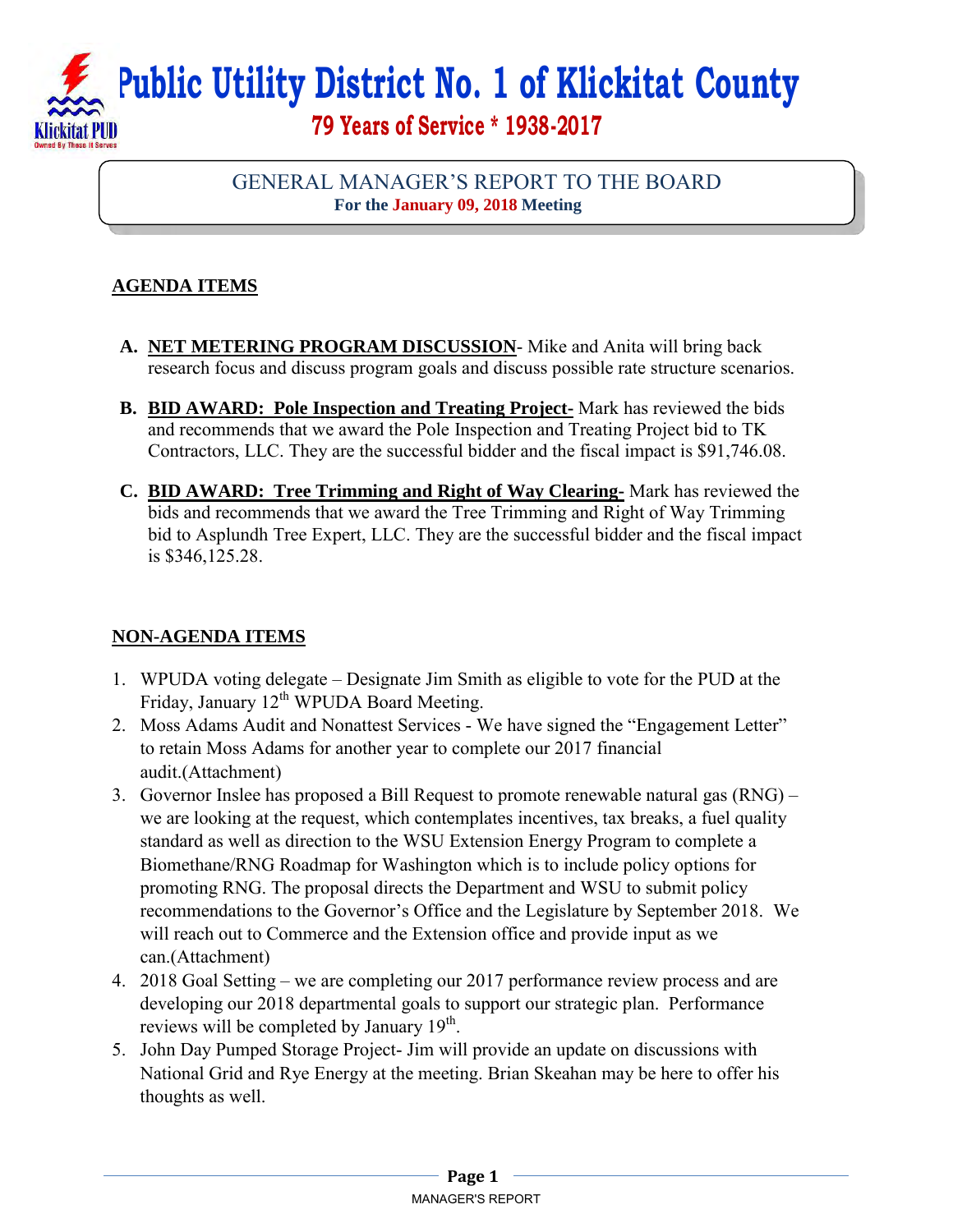MAN MOREN PLEASE **PUBLIC POWER** EGET WAS Nultromah St, Suite 1225<br>COUNCIL LEE 2 3 2017 www.ppcpdx.org **Bringing public power together** ZUIB Dues Flis 602.00

December 19, 2017

## RE: Dues Invoice for 2018 and PPC Value - 2017 Annual Report

Dear PPC Member:

Thank you very much for your involvement in the Public Power Council. Your support, along with the combined strength of the PPC membership, allows us to work hard for you every day on critical issues impacting your power supply and transmission costs.

Attached you will find the *dues invoice* for the Public Power Council for 2018 per the budget sent to all members and approved at our Annual Meeting this month. Please let us know if you have any questions regarding the invoice or the dues formula and data. We are excited to hit the ground running in 2018 on the many issues on our plate this year.

For highlights of our accomplishments last year, included here is the 2017 Annual Report. PPC and its members were very effective not only in providing useful information for your decisionmaking, but also in applying our technical, legal, and political expertise to make a difference in 2017.

- PPC worked with BPA and Energy Northwest to identify total reductions of \$189 million (\$126 million Power, \$63 million Transmission) that reduced the level of rate increases that BPA had projected while retaining key services. We look to provide value that is orders of magnitude greater than your dues amount.
- PPC led the fight against another round of attacks on BPA and other power marketing administrations (PMAs) in Administration Budget proposals and reorganizations.
- $\bullet$  PPC prevailed on several issues in the rate case including rate design on the Southern Intertie and preservation of the Montana Intertie rate.
- PPC helped lead the effort to push for the State Department to formally engage with Canada to update the lopsided Columbia River Treaty, and we worked on several other matters relating to energy legislation.

There is a lot of work ahead regarding BPA's costs and its competitiveness as a power supplier when current contracts expire in 2028. With PPC members representing most of the Tier 1 BPA power purchases, we work collectively on the power and transmission cost exposure that utilities face. We also help coordinate efforts by utilities and other organizations to limit redundancy. We provide the base support on the larger and more consensus issues, and that allows the suborganizations to focus on their more specific issues.

## Page 1 of 2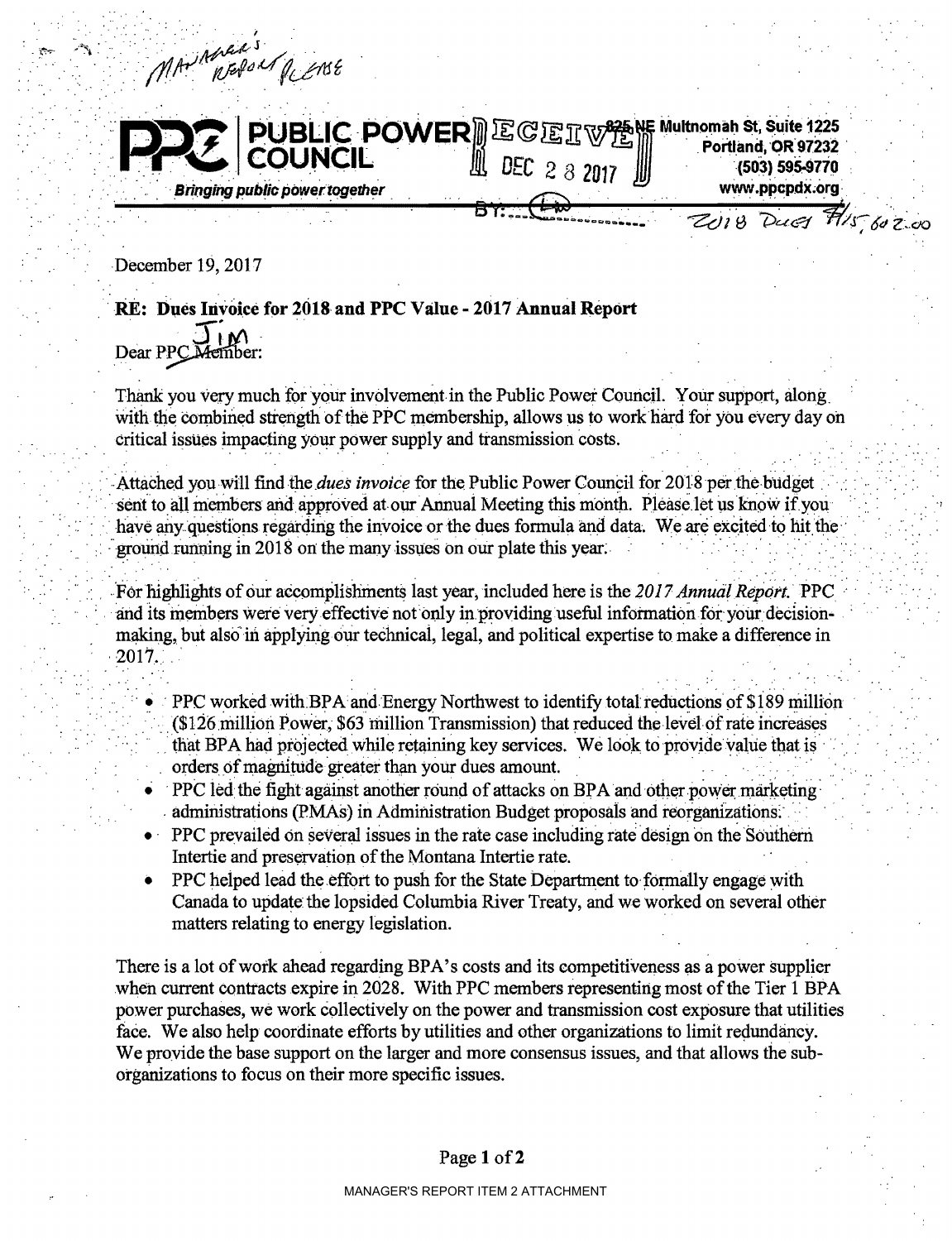In addition to the cost and rates value noted above, there are several other things PPC gives to you through our emails, publications, and meetings. As the umbrella group representing preference power and transmission customers of BPA, we are uniquely positioned with the staff. expertise, and a broad and diverse membership to take the lead on matters impacting BPA's costs, rates, and contracts. Some of the benefits include:

- Extensive information on power supply and transmission issues, with access to our staff expertise at any time you wish. We send our information electronically so you stay informed regardless of how often you can make it to Portland.
- Networking opportunities to compare notes with other utility and agency leaders. PPC meets every month (all members are welcome and encouraged to attend) to gather our diverse members in the same room to address federal power and transmission issues.
- Representation of ratepayer interests in technical and regulatory processes that impact power and transmission rates.
- Leadership on relevant regional and national legal and political matters.
- Coordination among other organizations working on federal and regional issues so that your dues dollars are spent in the most effective manner possible.

In 2018, we would like to set aside more time to *visit with individual members* to better gauge your priorities as we get nearer to the end of the BPA contract period. We will reach out to you: or, please contact me if you know of a time that might work well to schedule a visit. And, remember that our staff is at always at your disposal if you need assistance or have a question. Again, thank you very much for supporting and participating in PPC!

Sincerely. Scott Corwin

**Executive Director** 

Attachments:

PPC Dues Invoice 2018 PPC 2017 Annual Report

Page 2 of 2

MANAGER'S REPORT ITEM 2 ATTACHMENT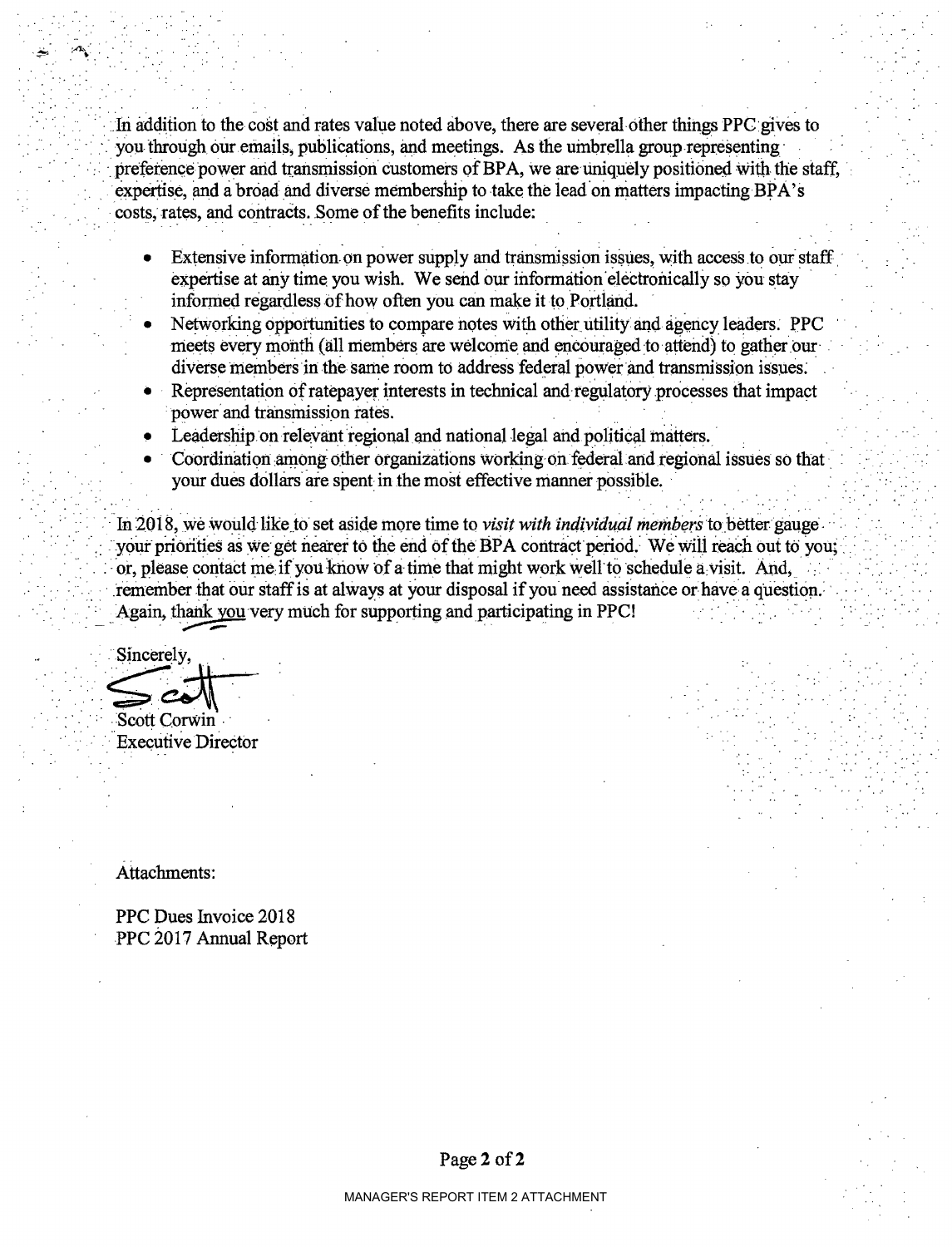

 $\mathbf{I}$ 

T (503) 242·1447

805 SW Broadway Suite 1200 Portland, OR 97205

December 5, 2017

. Jim Smith, General Manager Public Utility District No.1 of Klickitat County 1313 S. Columbus Avenue Goldendale, WA 98620

Re: Audit and Nonattest Services

Dear Mr. Smith:

Thank you for the opportunity to provide services to Public Utility District No.1 of Klickitat County. This engagement letter ("Engagement Letter") and the attached Professional Services Agreement, which is incorporated by this reference, confirm our acceptance and understanding of the terms and objectives of our engagement, and limitations of the services that Moss Adams LLP ("Moss Adams," "we," "us," and "our") will provide to Public Utility District No.1 of Klickitat County ("you," "your," and "District").

#### Scope of Services - Audit

You have requested that we audit the District's combined financial statements, which comprise the statement of net position as of December 31,2017, and the related combined statements of revenues, expenses, and changes in net position, and cash flows for the year then ended, and the related notes to the combined financial statements.

#### Scope of Services and Limitations - Nonattest

We will provide the District with the following nonattest services:

1) Assist you in drafting the combined financial statements and related footnotes as of and for the year ended December 31,2017.

Our professional standards require that we remain independent with respect to our attest clients, including those situations where we also provide nonattest services such as those identified in the preceding paragraphs. As a result, District management must accept the responsibilities set forth below related to this engagement:

- **•** Assume all management responsibilities.
- Oversee the service by designating an individual, preferably within senior management, who possesses skill, knowledge, and/or experience to oversee our nonattest services. The individual is not required to possess the expertise to perform or reperform the services.
- Evaluate the adequacy and results of the nonattest services performed.

Assurance, tax, and consulting oifored through Moss Adams LLP. Woalth menagemont offored through Moss Adams Wealth Advisors LLC. Investment banking offered through Moss Adams Capital LLC.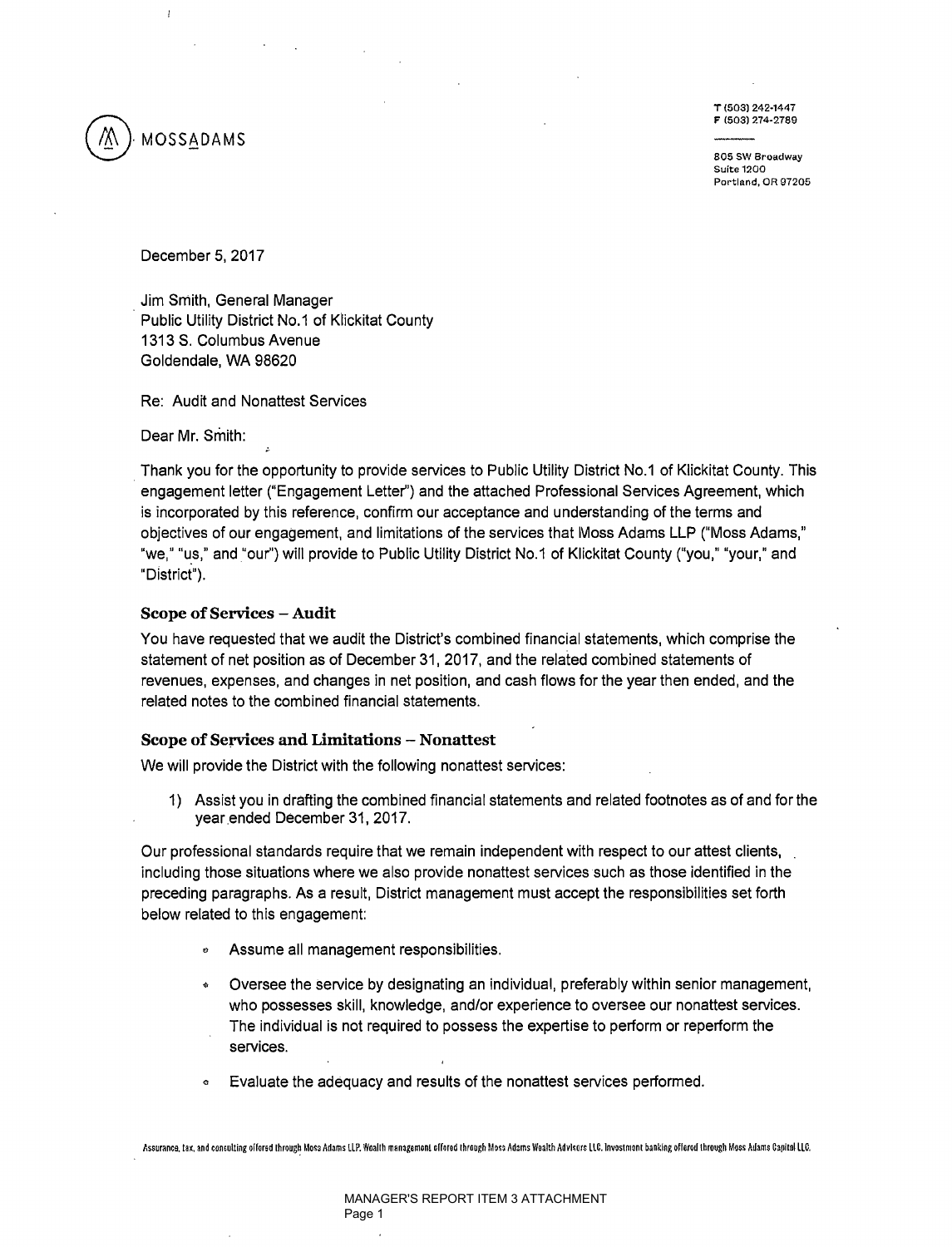

Jim Smith, General Manager<br>Public Utility District No.1 of Klickitat County Public Utility District No.1 of Klickitat County December 5, 2017 Page 2 of 3

'" Accept responsibility for the results of the nonattest services performed.

It is our understanding that Jim Moss has been designated by the District to oversee the nonattest services and that in the opinion of the District he is qualified to oversee our nonattest services as outlined above. If any issues or concerns in this area arise during the course of our engagement, we will discuss them with you prior to continuing with the engagement.

#### Timing

Keith Simovic is responsible for supervising the engagement and authorizing the signing of the report. We expect to begin our audit on approximately March 26, 2018, complete fieldwork on approximately March 30-2018, and issue our report no later than April 30, 2018. As we reach the conclusion of the audit, we will coordinate with you the date the audited combined financial statements will be available for issuance. You understand that (1) you will be required to consider subsequent events through the date the combined financial statements are available for issuance, (2) you will disclose in the notes to the combined financial statements the date through which subsequent events have been considered, and (3) the subsequent event date disclosed in the footnotes will not be earlier than the date of the management representation letter and the date of the report of independent auditors.

Our scheduling depends on your completion of the year-end closing and adjusting process prior to our arrival to begin the fieldwork. We may experience delays in completing our services due to your staff's unavailability or delays in your closing and adjusting process. You understand our fees are subject to adjustment if we experience these delays in completing our services.

#### Fees

We estimate that our fees for the services will be \$48,000. You will also be billed for expenses.

Our ability to provide services in accordance with our estimated fees depends on the quality, timeliness, and accuracy of the District's records. and. for example. the number of general ledger adjustments required as a result of our work. To assist you in this process. we will provide you with a Client Audit Preparation Schedule that identifies the key work you will need to perform in preparation for the audit. We will also need your accounting staff to be readily available during the engagement to respond in a timely manner to our requests. Lack of preparation. poor records, general ledger adjustments and/or untimely assistance will result in an increase of our fees.

#### Reporting

We will issue a written report upon completion of our audit of the District's combined financial statements. Our report will be addressed to the Board of Commissioners of the District. We cannot provide assurance that an unmodified opinion will be expressed. Circumstances may arise in which it is necessary for us to modify our opinion. add an emphasis-of-matter or other-matter paragraph(s), or withdraw from the engagement. Our services will be concluded upon delivery to you of our report on your combined financial statements for the year ended December 31, 2017.